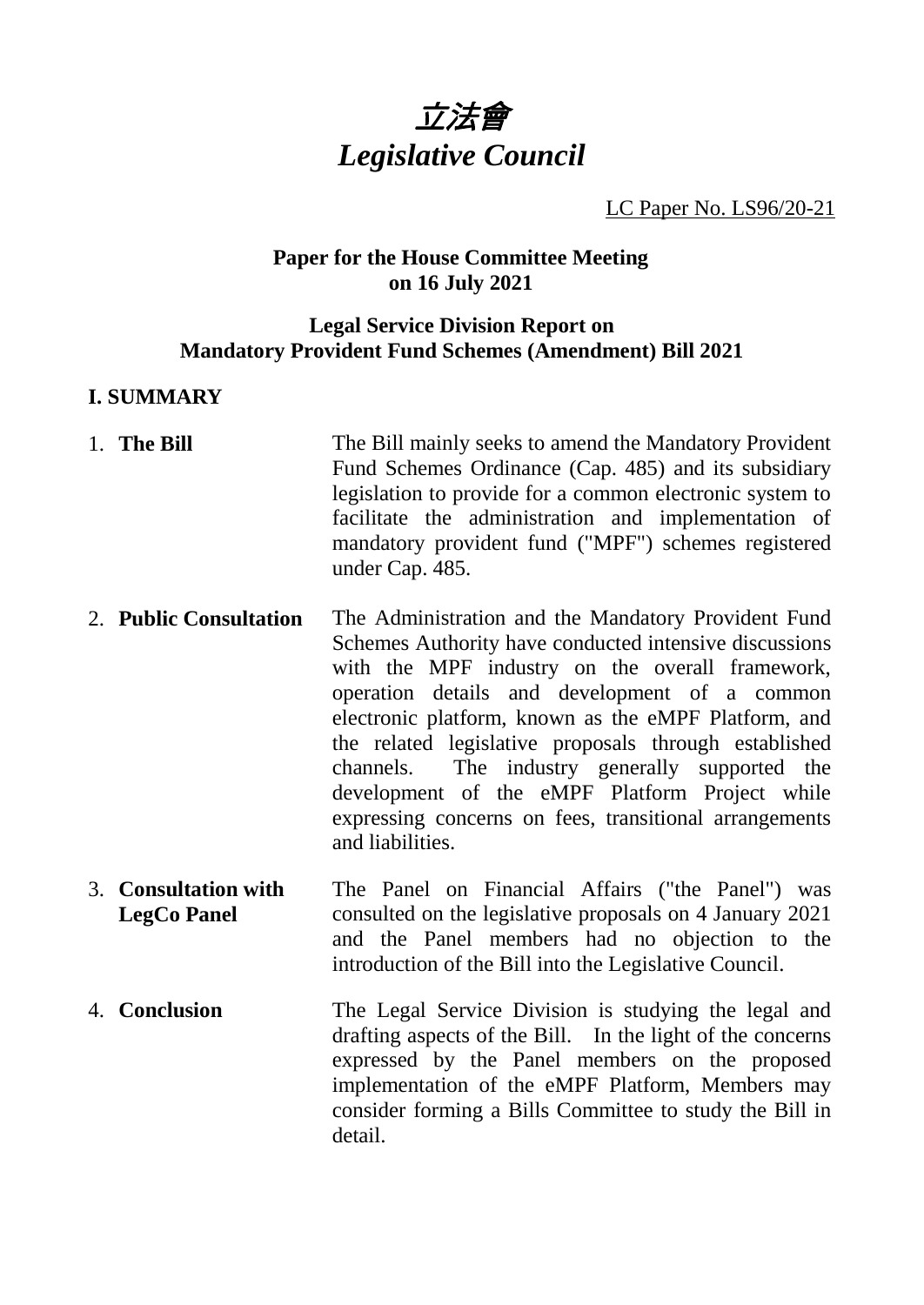# **II. REPORT**

The date of First Reading of the Bill is 14 July 2021. Members may refer to the Legislative Council ("LegCo") Brief (File Ref.: MPF/2/1/43C) issued by the Financial Services and the Treasury Bureau on 7 July 2021 for further details.

## **Object of the Bill**

2. The Bill seeks to amend the Mandatory Provident Fund Schemes Ordinance (Cap. 485) and its subsidiary legislation to:

- (a) provide for a common electronic system for administering and implementing provident fund schemes registered under Cap. 485 ("MPF schemes");
- (b) provide for the appointment of deputy chairperson of the Mandatory Provident Fund Schemes Authority ("MPFA"); and
- (c) make related and technical amendments.

# **Background**

3. According to paragraphs 4 to 7 of the LegCo Brief, the Government has tasked MPFA to design, build and operate a common electronic platform (including an electronic system), known as the eMPF Platform, to standardize, streamline and automate the administration processes of MPF schemes. Following the completion of the first-stage legislative exercise in 2020 (i.e. the Mandatory Provident Fund Schemes (Amendment) Bill 2019 which was passed by LegCo in July 2020), the eMPF Platform Company Limited ("Company"), a wholly owned subsidiary of MPFA, has been established under section 6DA of Cap. 485 in March 2021 with the primary objectives to develop, build and operate the eMPF Platform. The Bill seeks to introduce the second-stage legislative amendments to Cap. 485 for the implementation of the eMPF Platform.

### **Provisions of the Bill**

4. The Bill, which consists of four Parts and 109 clauses, mainly seeks to provide the legal backing for the operation of the eMPF Platform and related matters. The main provisions of the Bill are summarized in the ensuing paragraphs.

### Implementation of the eMPF Platform

*Designation of the system and mandatory use by trustees*

5. The Bill proposes to add a new Part 3B to Cap. 485 (containing proposed sections 19I to 19ZH) to: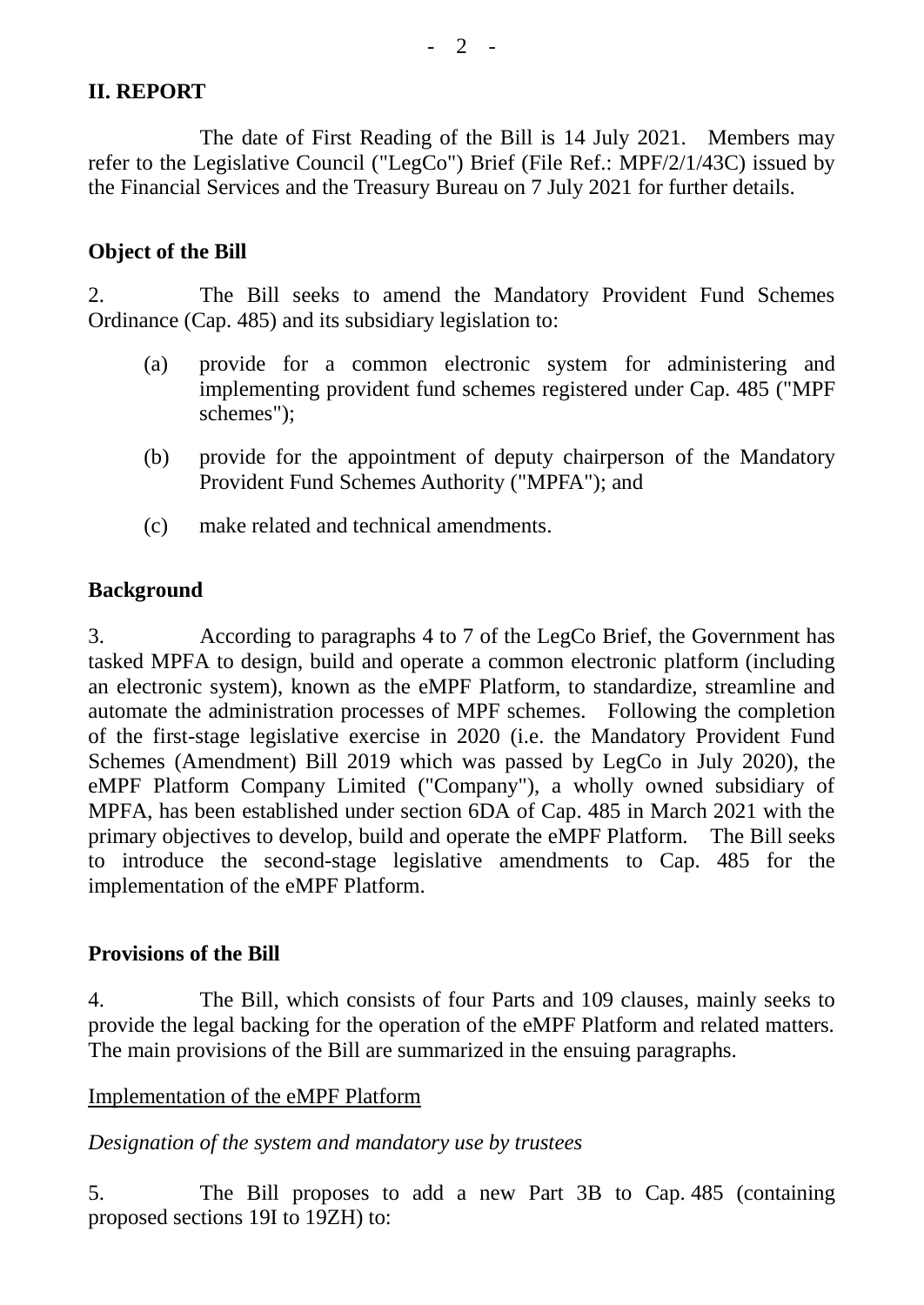- (a) empower the Secretary for Financial Services and the Treasury ("Secretary"), by notice published in the Gazette, to designate an electronic system ("designated system") administered and operated by a specified entity to provide services and facilities to facilitate the approved trustees of MPF schemes ("approved trustees") to perform their scheme administration functions (proposed section 19I);
- (b) provide that the Company or a wholly owned subsidiary established under section 6DA of Cap. 485 would be the specified entity and system operator of the designated system (proposed section 19I);
- (c) empower MPFA to direct the system operator to suspend the operation or use of the designated system if MPFA reasonably considers it necessary to do so (proposed section 19J);
- (d) provide for the general duties and powers of the system operator, including operating the designated system in a proper manner, providing scheme administration services to facilitate the approved trustees in preforming their scheme administration functions, ensuring that there are in place rules made by the system operator and approved by MPFA governing the administration and operation of the designated system, charging fees for providing any service or facility in relation to the designated system, and requiring an approved trustee to provide information reasonably required by the system operator to perform the system operator's functions (proposed sections 19K, 19L and 19R);
- (e) provide for the mandatory use of the designated system by the approved trustees, and empower the Secretary to specify by notice published in the Gazette a date from which the approved trustee of a pre-existing MPF scheme is required to use the designated system to perform their scheme administration functions (proposed sections 19M and 19N); and
- (f) provide for the duties of the approved trustees, including the duty to have in place effective plans, procedures and systems for enabling or facilitating the proper and efficient implementation of the designated system (proposed section 19P).

# *Fees charged by the approved trustees*

6. According to paragraph 10 of the LegCo Brief, to ensure that cost savings derived from the operation of eMPF Platform would be passed directly to the scheme members, the Bill proposes to add new sections to Cap. 485 to regulate the fees charged by the approved trustees for scheme administration. Key provisions are summarized as follows:

(a) under the proposed new section 19U, the aggregate amount that might be charged to a constituent fund of a MPF scheme by an approved trustee for the amount payable to the system operator for the use of the designated system or for the provision to the approved trustee of scheme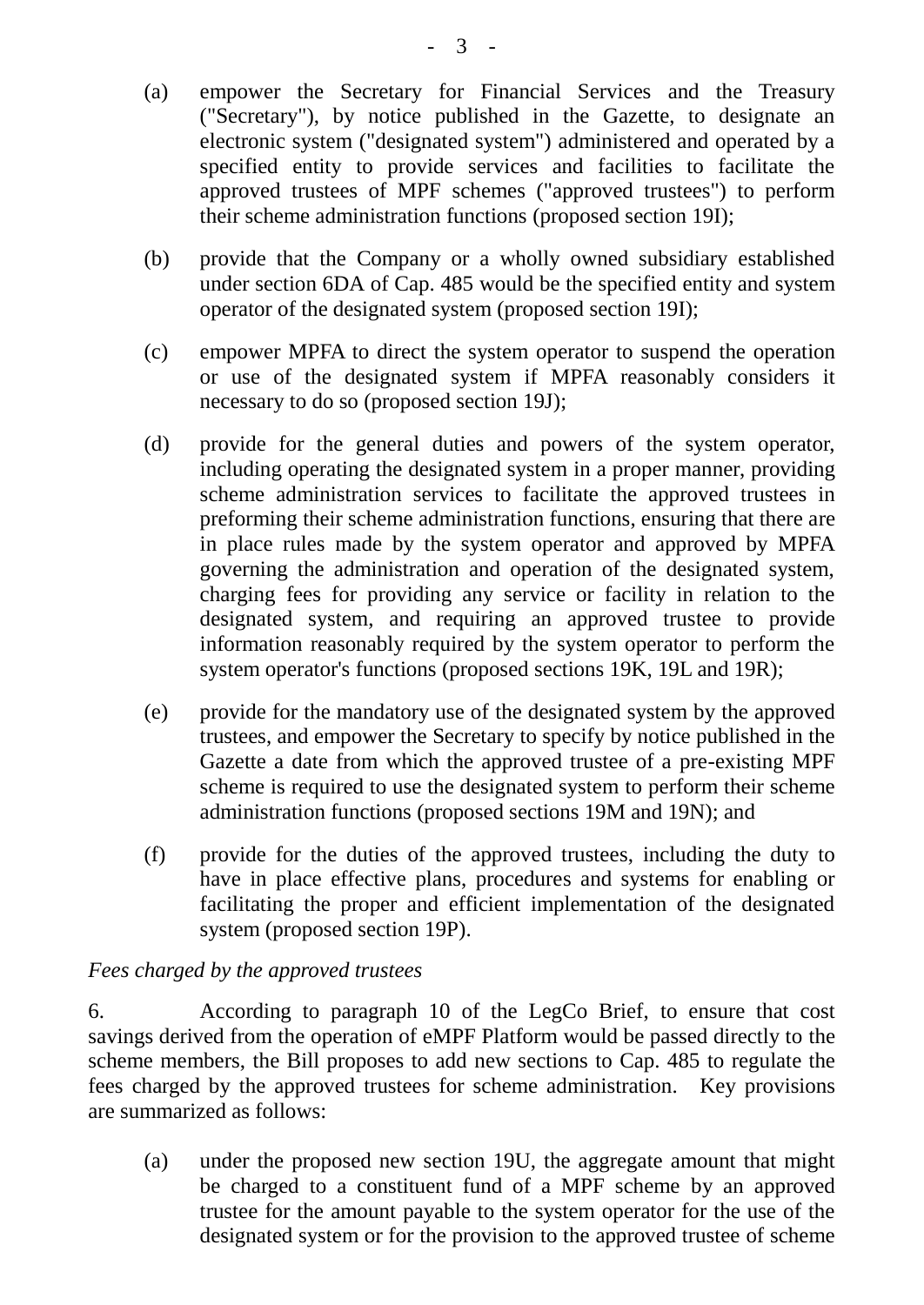administration services ("related fees") should not exceed the total amount of the related fees ("fees restriction"); and

(b) the proposed new sections 19V to 19ZC and new Schedules 13 to 16 mainly provide for a mechanism for calculating and determining the fund expense ratio and the permitted percentage for a constituent fund (other than capital preservation fund) of a MPF scheme. Under the proposed section 19ZA, if the fund expense ratio of a constituent fund in a specified period exceeds the permitted percentage, the approved trustee of that constituent fund should pay the amount calculated in accordance with the new Schedule 16 into the constituent fund as income of the fund ("pay back requirement").

7. Clause 101 of the Bill further proposes to amend Schedule 4 to the Mandatory Provident Fund Schemes (General) Regulation (Cap. 485A) to provide for financial penalties in relation to certain provisions of Cap. 485 and Cap. 485A, including a financial penalty at \$5,000 or 10% of the amount of the fee overcharged, which is the greater, for non-compliance with the fees restriction or the pay back requirement.

### Functions of MPFA

8. The Bill seeks to amend section 6E of Cap. 485 to, among others, empower MPFA to (i) oversee the operation of the designated system (including giving to the system operator and approved trustees directions or instructions MPFA considers appropriate for safeguarding the integrity and stability of the designated system), (ii) supervising the performance of the specified entity, and (iii) enhancing public understanding of the features, objectives, operations and investments of MPF schemes (clause 7 of the Bill).

#### Disclosure of information

9. Currently, section 41(1) of Cap. 485 provides that a person who obtains information in the performance of functions conferred or imposed by or under Cap. 485 must not disclose the information to another person ("specified requirement"). Section 41 also provides certain exceptions to the specified requirement.

10. The Bill seeks to amend section 41 to the effect that the specified entity may exchange information obtained under Cap. 485 with the approved trustees and MPFA for the purposes of performing the functions under Cap. 485. The Bill also seeks to provide further exceptions to the specified requirement, including disclosing information by a person (other than MPFA) for the purpose of any criminal proceedings in Hong Kong or an investigation conducted with a view to bringing any such proceedings (clauses 33 and 34 of the Bill).

#### Immunity and liabilities

11. The Bill seeks to amend section 42B(3) of Cap. 485 to provide immunity from civil liability to the specified entity, or a director or employee of the specified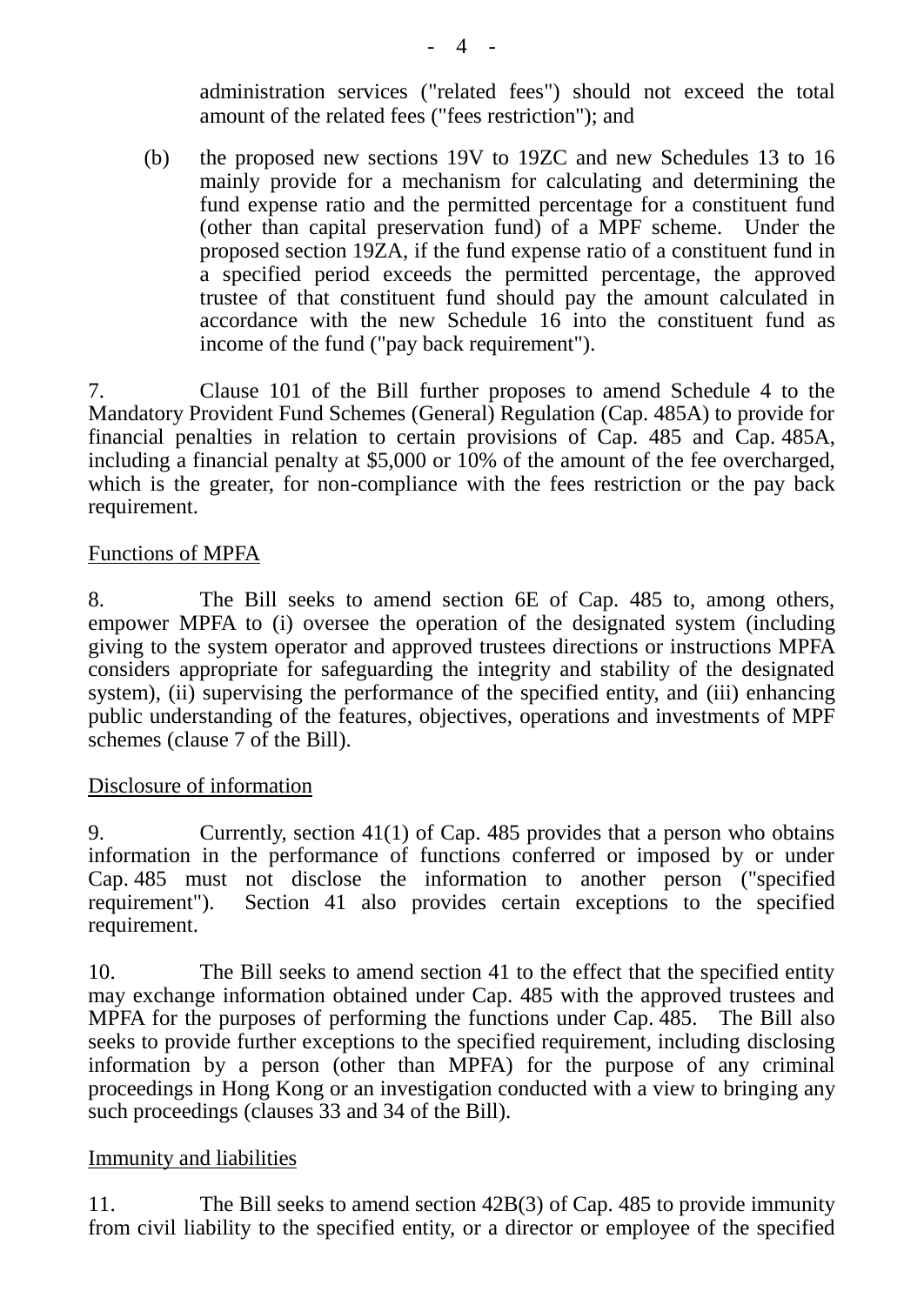entity in respect of anything done, or omitted to be done, in good faith in the performance or purported performance of the specified functions (including complying with a direction or instruction given by MPFA to the specified entity) (clause 38 of the Bill).

12. The Bill further seeks to add a new section 44B to Cap. 485 to provide a defence for the approved trustees charged with the offence of non-compliance with the requirements under section 43A(1) or (3) of Cap. 485 (relating to payment of accrued benefits of a scheme member in accordance with an entitlement conferred by or under Cap. 485). Under that new section, it would be a defence to establish that the payment of the accrued benefits or failure to pay was only because of the failure of the system operator to discharge its duties.

# Appointment of deputy chairperson of MPFA

13. Currently, section 6C(2) of Cap. 485 provides that the Managing Director ("MD") of MPFA is, by virtue of holding that office, the deputy chairperson ("DC") of MPFA. The Bill seeks to amend section 6C to the effect that MD would not automatically be DC of MPFA and the Chief Executive would be empowered to appoint one of the directors of MPFA to be DC of MPFA (clause 5 of the Bill).

# Audit arrangement

14. Further, the Bill proposes to empower the Director of Audit to conduct an examination into the economy, efficiency and effectiveness with which MPFA or a wholly owned subsidiary of MPFA has used its resources in performing its functions (proposed new section 6PA).

# Related and technical amendments

15. According to paragraph 14 of the LegCo Brief, some existing statutory provisions or requirements will become obsolete or redundant upon operation of the eMPF Platform. The Bill proposes to amend or repeal the relevant provisions in Cap. 485 and Cap. 485A, including removing the approved trustees' duties from checking calculations of mandatory contributions after starting to use the designated system, and modifying the requirements regarding payment of the accrued benefits or scheme assets by the approved trustees.

16. The Bill also provides for transitional arrangements (proposed Schedule 17 to Cap. 485 and proposed Schedule 5 to Cap. 485A).

# Commencement

17. Except for the provisions mainly in connection with the specification made under the proposed section  $19N<sup>1</sup>$ , and the provisions mainly concerning

 1 Those provisions are proposed sections 14, 15(2), 16 to 18, 20, 21, 23, 25, 40, 45, 48 (in so far as it relates to the proposed Schedule 17), 52, 55, 57(1) and (2), 59 to 61, 63, 64, 66, 67, 70 to 73, 77,78, 80, 83, 87(2), 88(2) and (3), 92, 94, 96, 100, 101 (2), (3), (4), (6), (7), (9) to (11), (13), (14), (17) and (20), and 102.